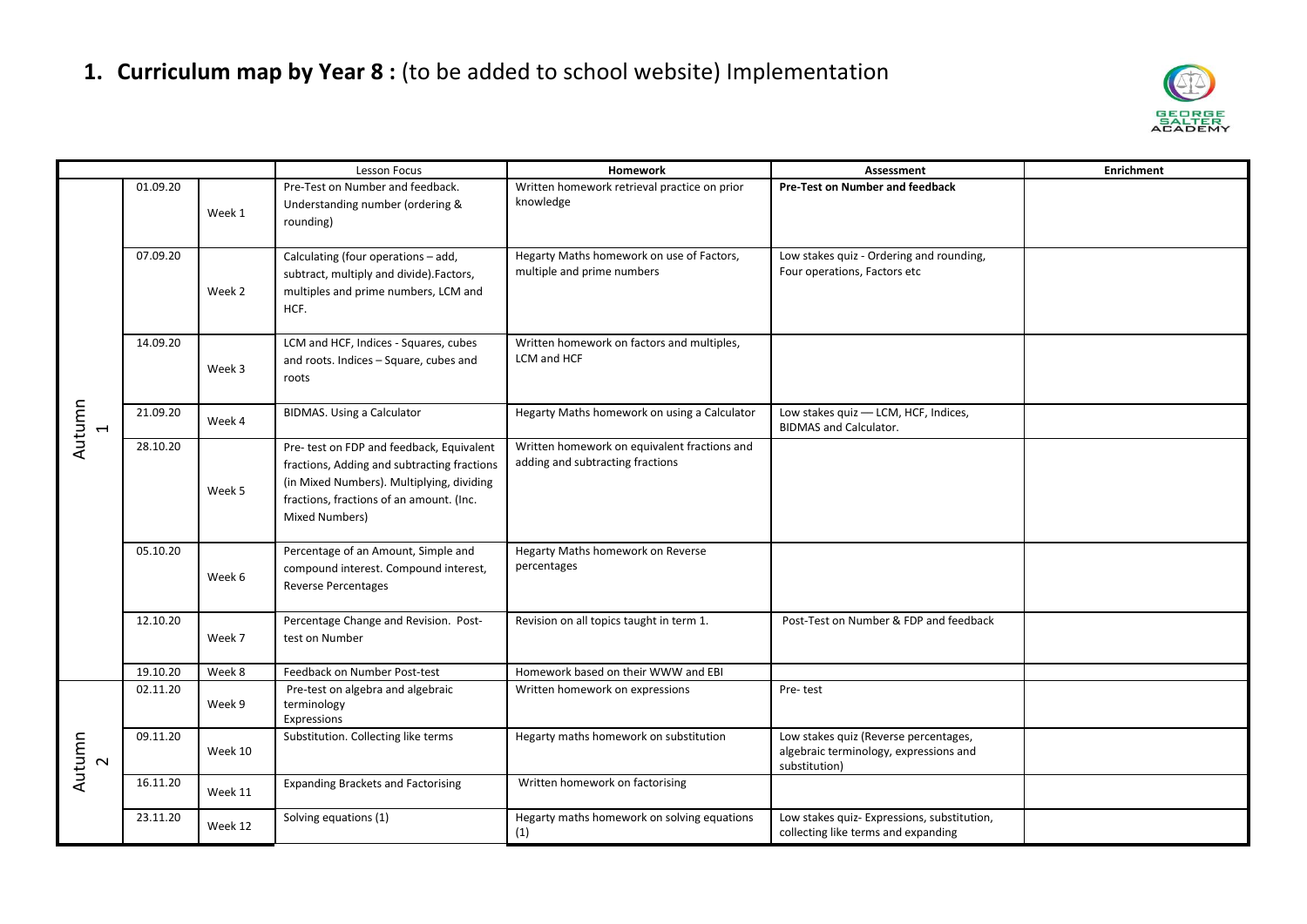|             |          |         | Solving equations (2)                                                                                                            |                                                                                                                                                      |                                                                       |  |
|-------------|----------|---------|----------------------------------------------------------------------------------------------------------------------------------|------------------------------------------------------------------------------------------------------------------------------------------------------|-----------------------------------------------------------------------|--|
|             | 30.11.20 | Week 13 | Algebraic fractions. Sequences                                                                                                   | Written homework on sequences                                                                                                                        |                                                                       |  |
|             | 07.12.20 | Week 14 | Revision                                                                                                                         | Hegarty maths homework to revise on spring<br>topics- (Algebraic terminology, expressions,<br>substitution, collecting like terms and<br>expanding). |                                                                       |  |
|             | 14.12.20 | Week 15 | Post-test on algebra and feedback                                                                                                | Homework based on their WWW and EBI                                                                                                                  | Post-test on algebra                                                  |  |
| Spring<br>1 | 04.01.21 | Week 16 | Pre-test on ratio & proportion. Writing<br>Ratio (from an image, words, more than<br>two parts, using multiplicative reasoning). | Written homework on writing ratio                                                                                                                    |                                                                       |  |
|             | 11.01.21 | Week 17 | Equivalent Ratio (simplify a two part ratio,<br>ratio with decimals, fractional ratio, ratio<br>in the form of 1:n)              | Hegarty maths homework on equivalent ratio                                                                                                           | Low stakes quiz (writing ratio and equivalent<br>ratio)               |  |
|             | 18.01.21 | Week 18 | Using Ratio (finding ratio given one value,<br>sharing a total, etc.)                                                            | Written homework on sharing ratios.                                                                                                                  |                                                                       |  |
|             | 25.01.21 | Week 19 | Ratio and Fractions (writing part of a ratio<br>as a fraction, finding probability, write a<br>ratio from a given FDP).          | Hegarty maths homework on ratio and<br>fractions.                                                                                                    | Low stakes quiz (Using ratio, ratio & fractions)                      |  |
|             | 01.02.21 | Week 20 | Combining Ratio (with common values,<br>two ratios using LCM form a common<br>value)                                             | Written homework on combining ratios.                                                                                                                |                                                                       |  |
|             | 08.02.21 | Week 21 | Combining ratio (with common total & a<br>common difference)                                                                     | Hegarty maths homework on combining ratios.                                                                                                          | Low stakes quiz (Using ratio, ratio &<br>fractions, combining ratios) |  |
| Spring<br>2 | 22.02.21 | Week 22 | Unitary method (Use the unitary to find<br>the value of 1, Direct proportion)                                                    | Written homework on unitary method.                                                                                                                  |                                                                       |  |
|             | 01.03.21 | Week 23 | Unitary method (Inverse proportion &<br>change between quantities).                                                              | Hegarty maths homework on unitary method.                                                                                                            | Low stakes quiz (combining ratios and unitary<br>method).             |  |
|             | 08.03.21 | Week 24 | Unitary method (solve best value<br>problems & Solve recipe problems).                                                           | Written homework on best value and recipe<br>type problems.                                                                                          |                                                                       |  |
|             | 15.03.21 | Week 25 | Compound measure (use the SDT formula<br>convert from minutes and hours, use the<br>DMV formula).                                | Hegarty maths homework on compound<br>measure.                                                                                                       | Low stakes quiz (unitary method<br>&compound measures)                |  |
|             | 22.03.21 | Week 26 | Compound measure (find the volume of<br>prisms, pyramids, cylinders and cones,<br>using the FMA formula, etc.).                  | Written homework on compound measure.                                                                                                                |                                                                       |  |